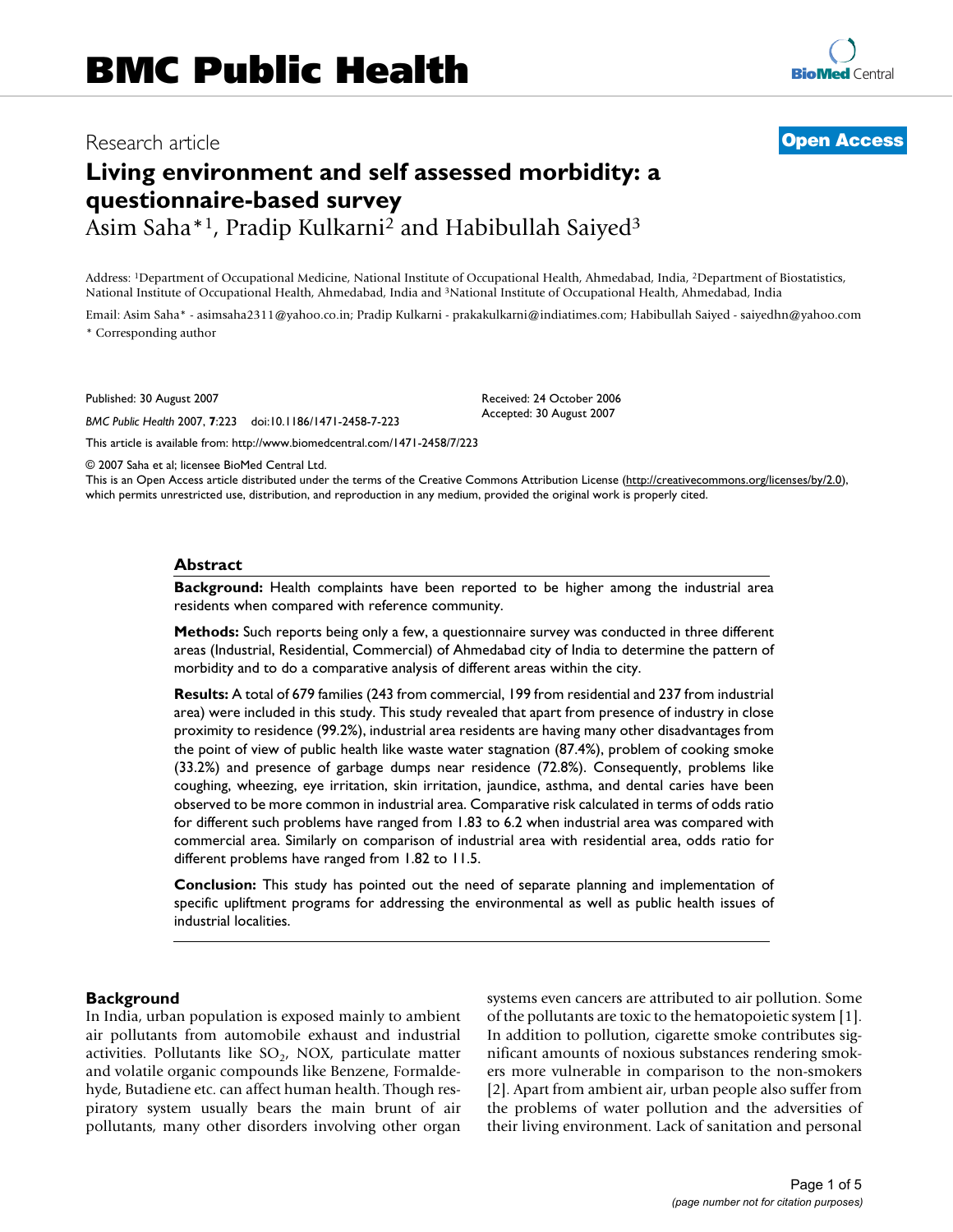hygiene play the role of additives and contribute to the sufferings of the city dwellers. Many studies have already shown the adverse effects of pollution that have affected the health of urban people [3-5]. In urban area also, some localities are principally industrial and some others are mainly commercial or residential. The problems also differ in relation to the variations of the localities. A comparative analysis of these areas in relation to the morbidities of the dwellers can be important in assessing the real scenario of urban environmental health. In India, this kind of studies being very rare, an effort has been made through this study to evaluate the health status of urban community of an Indian city, keeping in view the possible role of pollution on human health. The objective of this study was to determine the pattern of morbidity among the city dwellers as well as to do a comparative analysis of different areas within a city.

# **Methods**

A questionnaire survey was conducted in three different areas (Industrial, Residential, Commercial) of Ahmedabad city. A total of 679 families (243 from commercial, 199 from residential and 237 from industrial area) were included in this study. Two-stage random sampling was done to select the study subjects. Initially three areas were selected (one area each from industrial, commercial and residential) from the city map and afterwards selection of families was done by systematic random sampling. The city of Ahmedabad is one of the prominent cities of India and is run administratively by Ahmedabad Municipal Corporation. The city is divided into three main areas by the municipal corporation for administrative purposes (residential, commercial and industrial). Industrial area is meant for industrial establishments, commercial areas for business establishments and residential area is marked for residential localities. However these demarcations are not absolutely clear-cut. Though industrial areas are studded with different industries, some families are found to reside in these areas also. Commercial areas are mainly filled with business establishments but considerable number of families does reside in those areas also. Residential areas are full with residential accommodations though some commercial establishments are also found in those areas. However, so far as ambient air pollution is concerned industrial areas of Ahmedabad city are mainly laden with industrial emissions and in commercial and residential areas, vehicular smoke is the main offender. A questionnaire was used to collect information regarding age, sex, habits, occupation, living environment, hygiene status and morbidity. This interviewer-administered questionnaire was filled up by medical personals only. Though no detailed medical examination of the subjects was done preliminary examination/assessment of the study subjects was done to facilitate diagnosis of evident easily diagnosable health morbidities. While designing the questionnaire, due emphasis was given to make the questions easily understandable, comprehensive and non-ambiguous. Questions were designed in such a way that answers to every question was very specific (mostly yes/no) and was not based on any subjective feeling/understanding of the participants. Few questions were repeated in the questionnaire in different pages, to assess the consistency of the answers given by participants. After designing the questionnaire, it was applied at first on a small group on a pilot basis by different interviews to test how the questionnaire works and then only it was used in the actual study. Data entry and analysis was done by using Epi Info 6 and SPSS 6.1.4 software. Different proportions were compared by applying chi square test. While comparing different conditions reported by the residents of different areas, odds ratios and 95% confidence intervals were calculated to examine the significance of the observed differences. Logistic regression technique was used to obtain the contribution of location of residence on the health outcome of the residents irrespective of the effect of different other possible confounding factors. Location of residence (industrial versus commercial or industrial versus residential), education level (illiterate, below university level educated and university level educated), occupation (dusty, non-dusty) and smoking status (ever smoker, never smoker) were taken as categorical variables whereas age (yrs) and per capita income (Indian rupees) were taken as continuous variables. We accommodated location of residence (either industrial versus commercial or industrial versus residential) together with other possible confounding variables in the logistic regression model simultaneously in order to estimate the effect of location of residence, adjusting for the effects of other variables. Necessary ethical clearance was obtained from the institutional ethics committee of National Institute of Occupational Health, India for the purpose of this study. Informed consent was obtained from each of the subjects and then only the subjects were registered for participation in this study.

# **Results**

Thirty six percent of families were from commercial area; residential and industrial areas contributed 29.3 and 34.9 percent respectively. Fairly good participation was observed from the study participants. Participation rate was 97% in commercial area, 91% in residential area and 96% in case of industrial area. Average number of family members per family was 4.9 in case of commercial area and 4.5 in case of residential and industrial areas (Table 1). Everywhere most of the subjects were from 20 to 39 years age group. This age group represented 40% subjects in commercial area and 36% and 37.4% subjects in residential and industrial areas respectively. Mean age of the female population under study was 29.4 years, 33.9 years and 29.2 years in industrial, commercial and residential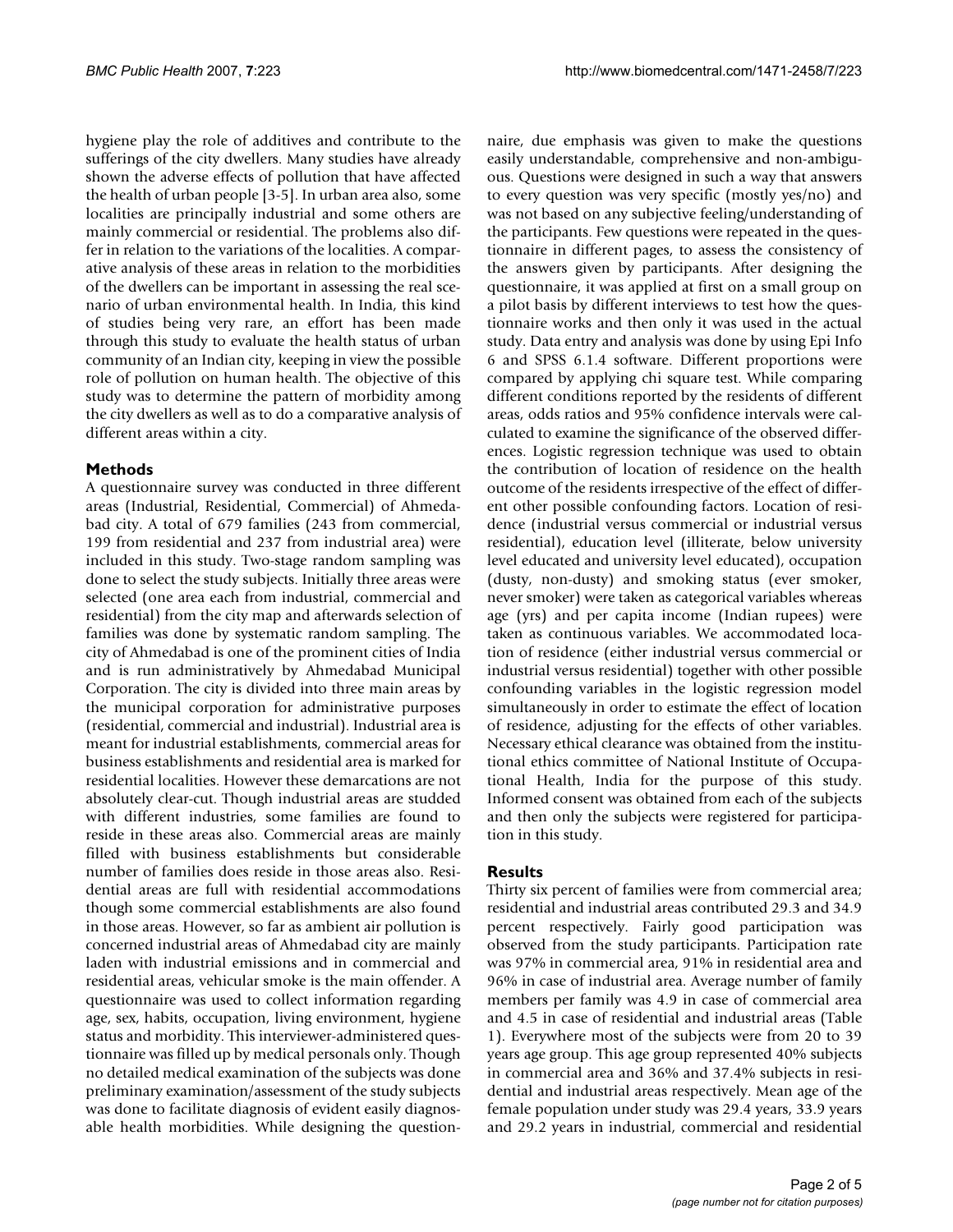| Demographic characteristics<br>Number of the families<br>Mean number of family members |        | Commercial area | <b>Residential area</b> | Industrial area<br>237 (34.9%)<br>$4.5 \pm 1.7$ |  |
|----------------------------------------------------------------------------------------|--------|-----------------|-------------------------|-------------------------------------------------|--|
|                                                                                        |        | 243 (35.8%)     | 199 (29.3%)             |                                                 |  |
|                                                                                        |        | $4.9 \pm 2.2$   | $4.5 \pm 1.4$           |                                                 |  |
| Mean age                                                                               | Female | $33.9 \pm 19.8$ | $29.2 \pm 16.6$         | $29.4 \pm 17.2$                                 |  |
|                                                                                        | Male   | $30.5 \pm 18.6$ | $29.2 \pm 17.4$         | $28.1 \pm 17.8$                                 |  |
| <b>Smokers</b>                                                                         |        | 126(11.5)       | 96 (11.7)               | 139(14.4)                                       |  |
| Regular consumers of alcohol                                                           |        | 23(2.1)         | 13(1.6)                 | 14(1.5)                                         |  |

#### **Table 1: Demographic characteristics of the study participants**

areas respectively. The values were 28.1 years, 30.5 years and 29.2 years in case of male population. Among industrial area population, 14.4% subjects were smokers and 1.5% subjects were regular consumers of alcohol. In commercial area the number was 11.5% and 2.8% and in residential population smokers and regular consumers of alcohol were 11.7% and 1.6% respectively. Mean income of the subjects was highest in residential area followed by commercial and industrial areas. In all the areas male subjects were having more income than the females. Majority of our subjects were housewives, students and office workers. In commercial areas the percentage was 29.4, 28.9 and 23.4 respectively. In residential and industrial areas the same percentages were 24.0, 35.2, 29.8 and 22.2, 28.5, 32.6 respectively.

Around 95% of study subjects of all localities were drinking treated water. Garbage disposal facility was enjoyed by 71.3% inhabitants of industrial area whereas 97.6% and 92.1% inhabitants of commercial and residential areas respectively had the same facility. Wastewater stagnation was a problem of industrial area (87.4% subjects were suffering) only. Problem of vector was experienced more in industrial area (98.9%) in comparison to commercial (80.6) and residential areas (82.9). Seventy three percent subjects of industrial area had the problem of presence of garbage dumps near residence while the same problem was reported by 36.6% and 63.8% participants from commercial and residential areas respectively. Two other problems mostly experienced by industrial area people was presence of industry in close vicinity of residence (99.2) and rainwater stagnation (90.7). Eighteen percent of subjects of residential areas were living in slums, 45.2% in low-income settlements and 31.4% in high-income settlements. In industrial areas 90.3% subjects were living in low-income settlements. Almost 80% subjects of commercial areas were residing in low-income settlements. Main source of drinking water in industrial area was own/ bore well (80.1%) and in commercial area it was municipal tap (97.6). In residential area 60% subjects were using own/bore well and 40% were using municipal tap. In all the areas majority of the houses were pucca followed by semi-pucca and kachha houses (Table 2). On comparison of hygiene status and living environment of different

| Table 2: Comparison of hygiene status and living environment of the study subjects living in different localities |  |
|-------------------------------------------------------------------------------------------------------------------|--|
|-------------------------------------------------------------------------------------------------------------------|--|

| <b>Parameters</b>                           |               | Commercial<br>area $No$ $(\%)$ | "Industrial<br>versus<br>commercial | Industrial area<br>No(%) | "Industrial<br>versus<br>residential | <b>Residential area</b><br>No(%) |
|---------------------------------------------|---------------|--------------------------------|-------------------------------------|--------------------------|--------------------------------------|----------------------------------|
|                                             |               |                                | area"<br>Significance* (P<br>value) |                          | area"<br>Significance* (P<br>value)  |                                  |
| Source of drinking<br>water                 | Municipal tap | 1172 (97.6)                    | < 0.00001                           | 208 (19.5)               | < 0.00001                            | 424 (40.1)                       |
|                                             | Own/bore well | 24(2.0)                        | < 0.00001                           | 856 (80.1)               | < 0.00001                            | 630 (59.6)                       |
| Treatment of drinking water                 |               | 1157(97.5)                     | < 0.01                              | 1014(95.2)               | <b>NS</b>                            | 855 (96.0)                       |
| Garbage disposal facility                   |               | 1158(97.6)                     | < 0.00001                           | 750 (71.3)               | < 0.00001                            | 816(92.1)                        |
| Waste water stagnation                      |               | 54 (4.6)                       | < 0.00001                           | 915(87.4)                | < 0.00001                            | 39 (4.4)                         |
| Problem of vector                           |               | 954 (80.6)                     | < 0.00001                           | 1040 (98.9)              | < 0.00001                            | 737 (82.9)                       |
| Problem of cooking smoke                    |               | 204 (17.2)                     | < 0.00001                           | 355 (33.2)               | < 0.00001                            | 130(14.4)                        |
| Presence of garbage dumps near<br>residence |               | 435 (36.6)                     | < 0.00001                           | 763 (72.8)               | < 0.0001                             | 585 (63.8)                       |
| Industry Close to residence                 |               | 19(1.6)                        | < 0.00001                           | 1054 (99.2)              | < 0.00001                            | 11(1.2)                          |
| Rain water stagnation                       |               | 64 (5.4)                       | < 0.00001                           | 938 (90.7)               | < 0.00001                            | 104(11.5)                        |
| Kachha/Semi-pucca house                     |               | 424 (35.5)                     | < 0.00001                           | 156 (14.6)               | < 0.00001                            | 236 (26.4)                       |

\* Significance tested by chi square test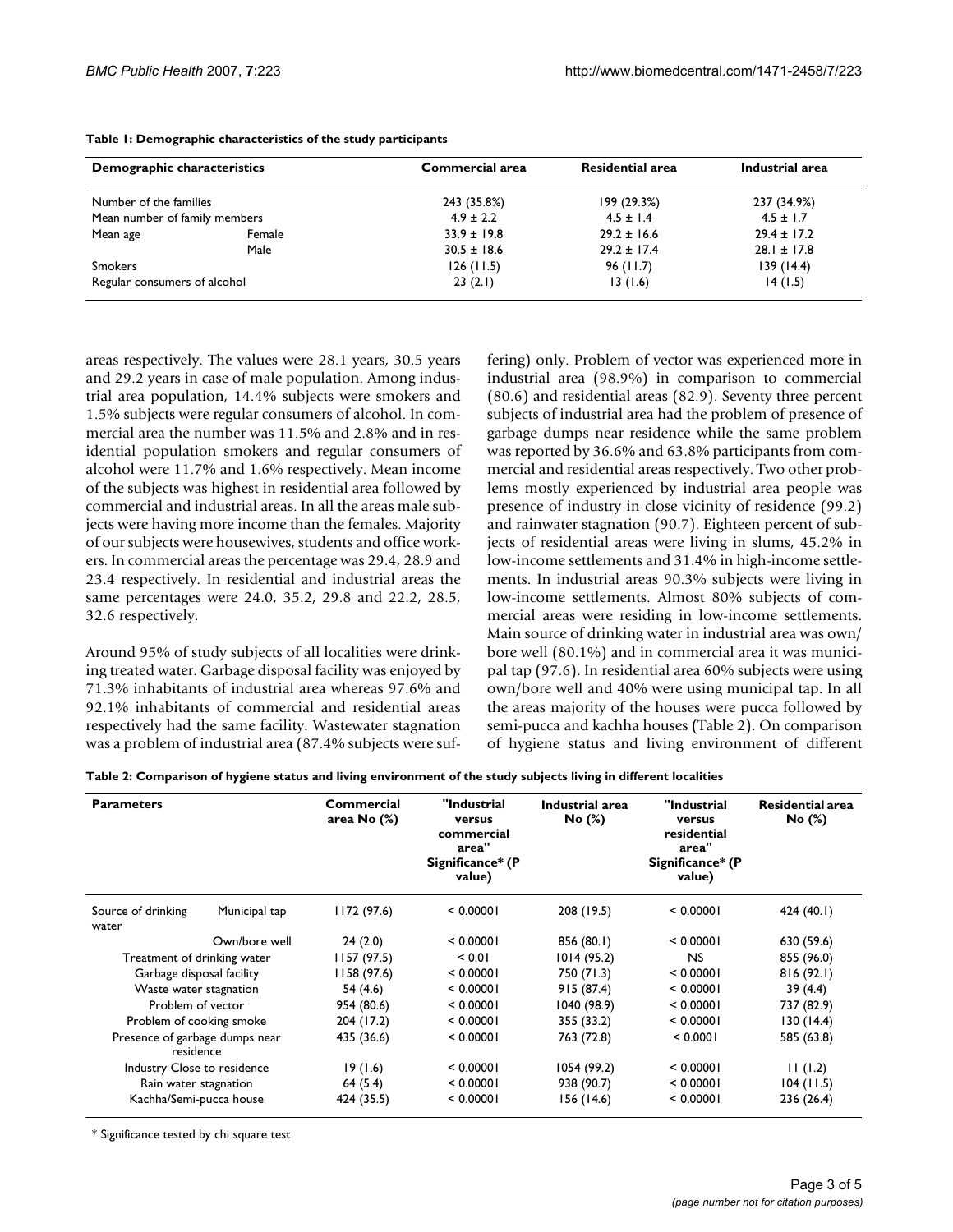| <b>Morbidity</b>                       | <b>Industrial</b><br>area No $(\%)$ | Commercial<br>area No $(\%)$ | "Industrial<br>versus<br>commercial<br>area" Odds<br>ratio<br>(unadjusted)<br>(95% CI) | "Industrial<br>versus<br>commercial<br>area" Odds<br>ratio* (95%<br>CI) | <b>Residential</b><br>area $No$ $(\%)$ | "Industrial<br>versus<br>residential<br>area" Odds<br>ratio<br>(unadjusted)<br>(95% CI) | "Industrial<br>versus<br>residential<br>area" Odds<br>ratio* (95%<br>CI) |
|----------------------------------------|-------------------------------------|------------------------------|----------------------------------------------------------------------------------------|-------------------------------------------------------------------------|----------------------------------------|-----------------------------------------------------------------------------------------|--------------------------------------------------------------------------|
| Cough in<br>morning                    | 35(3.7)                             | 16(1.6)                      | $2.36(1.26 - 4.49)$                                                                    | $1.83(1.05 - 3.29)$                                                     | 15(2.0)                                | $1.88(0.99 - 3.64)$                                                                     | $1.36(0.79 - 3.21)$                                                      |
| Phlegm in<br>morning                   | 22(2.3)                             | 10(0.9)                      | $2.59$ (1.16–5.89)                                                                     | $2.12(1.02 - 4.92)$                                                     | 11(1.3)                                | $1.79(0.82 - 3.95)$                                                                     | $1.76(0.72 - 3.47)$                                                      |
| <b>Breathlessness</b><br>while walking | 53 (5.5)                            | 50 (4.6)                     | $1.21(0.80 - 1.83)$                                                                    | $1.32(0.72 - 1.94)$                                                     | 27(3.3)                                | $1.7(1.04 - 2.81)$                                                                      | $1.8(0.94 - 3.87)$                                                       |
| Wheezing                               | 36(3.7)                             | 9(0.8)                       | $4.8(2.2 - 10.7)$                                                                      | $4.2(1.6-9.6)$                                                          | 19(2.3)                                | $1.63(0.90 - 2.98)$                                                                     | $1.44(0.82 - 3.08)$                                                      |
| Hemoptysis                             | 6(0.6)                              | 4(0.4)                       | $1.50(0.38 - 6.34)$                                                                    | $1.67(0.49 - 5.94)$                                                     | 4(0.5)                                 | $1.35(0.34 - 5.70)$                                                                     | $1.32(0.29 - 4.69)$                                                      |
| Asthma                                 | 23(2.4)                             | 8(0.7)                       | $3.5(1.5-8.5)$                                                                         | $2.9(1.05 - 7.02)$                                                      | 14(1.8)                                | $1.34(0.66 - 2.76)$                                                                     | $1.89(0.86 - 2.92)$                                                      |
| T.B                                    | 6(0.6)                              | 5(0.5)                       | $1.20(0.32 - 4.54)$                                                                    | $1.39(0.29 - 3.57)$                                                     | 2(0.2)                                 | $3.01(0.55 -$<br>21.59                                                                  | $2.91(0.42 -$<br>11.20                                                   |
| Frequent loss<br>appetite/nausea       | 56 (5.8)                            | 11(1.0)                      | $6.1(3.1-12.4)$                                                                        | $4.2(2.02 - 8.3)$                                                       | 11(1.4)                                | $4.3(2.2 - 8.8)$                                                                        | $3.2$ (1.2-5.7)                                                          |
| Frequent loose<br>stools               | 40(4.2)                             | 4(0.4)                       | $10.9(3.7 - 36.1)$                                                                     | $6.2$ (2.7-16.9)                                                        | 14(1.7)                                | $2.5(1.3-4.9)$                                                                          | $2.6$ (1.4–4.1)                                                          |
| Jaundice                               | 16(1.7)                             | 6(0.5)                       | $3.4(1.3-9.9)$                                                                         | $3.1(1.7-7.2)$                                                          | 1(0.1)                                 | $17.3(2.4 - 350.3)$                                                                     | $11.5(2.3 - 37.9)$                                                       |
| Malaria                                | 22(2.3)                             | 40(3.6)                      | $0.63(0.36 - 1.10)$                                                                    | $1.01(0.42 - 1.43)$                                                     | 28(3.4)                                | $0.67(0.37 - 1.22)$                                                                     | $0.97(0.62 - 1.49)$                                                      |
| $Skin - itching/$<br>redness           | 65(6.7)                             | 30(2.7)                      | $2.6$ (1.6–4.1)                                                                        | $1.8(0.92 - 5.3)$                                                       | 10(1.2)                                | $5.9(2.9-12.3)$                                                                         | $3.7(1.2 - 9.3)$                                                         |
| Eye irritation                         | 234 (24.3)                          | 32(3.5)                      | $8.8(5.9 - 13.2)$                                                                      | $5.8(2.3-9.1)$                                                          | 49(6.7)                                | $4.5(3.2 - 6.3)$                                                                        | $3.1(2.1 - 7.3)$                                                         |
| Motting/<br>fluorosis                  | 22(2.3)                             | 2(0.2)                       | $11.7(2.7 - 72.4)$                                                                     | $3.9$ (1.5-11.4)                                                        | $(0.1)$ 8                              | $2.3(0.98 - 5.72)$                                                                      | $1.9(0.72 - 4.22)$                                                       |
| Dental carries                         | 331(34.4)                           | 189(17.3)                    | $2.5(2.03 - 3.09)$                                                                     | $2.1(1.76-3.29)$                                                        | 197(24.1)                              | $1.65(1.33 - 2.04)$                                                                     | $1.82$ (1.03-2.94)                                                       |

**Table 3: Comparison of morbidity status of the study subjects living in different localities**

\*Adjusted for age, smoking, educational status, income and occupation.

localities it was observed that industrial area was statistically significantly inferior to residential and commercial areas.

On multivariate analysis using logistic regression model, it was found that problems like cough in morning (OR 1.83), wheezing (OR 4.2), frequent loose stools (OR 6.2), eye irritation (OR 5.8), jaundice (OR 3.1), asthma (OR 2.9) and dental caries (OR 2.1) were significantly higher in industrial population when compared with commercial area. Comparative risk calculated in terms of odds ratio for different problems have ranged from 1.83 to 6.2. Similarly on comparison of industrial area with residential area, it was found that frequent loss of appetite (OR 3.2), frequent loose stool (OR 2.6), jaundice (OR 11.5), skin irritation (OR 3.7), eye irritation (OR 3.1) and dental caries (OR 1.82) were significantly higher among industrial area population. Odds ratio for different problems have ranged from 1.82 to 11.5 (Table 3). So far as the role of different other factors on different health complaints is concerned, it was observed that apart from location of residence other factors like smoking habit and occupation had significant effect on some of the health complaints. Smokers had increased risk of cough in the morning (OR 1.64, 95% CI 1.02–2.39 in case of "industrial versus commercial area" comparison and OR 2.32, 95% CI 1.47– 4.02 in case of "industrial versus residential area" comparison) and dusty occupation showed increased risk of asthma (OR 3.9, 95% CI 1.4–7.4 in case of "industrial versus commercial area" comparison).

### **Discussion**

Industrial areas have been associated not only with industrial pollutants but also with lack of sanitation and environmental hygiene. Consequently these areas have mostly carried a significant load of public health problems. This study also, revealed that apart from presence of industry in close proximity to residence, industrial area is having many other disadvantages from the point of view of public health like consumption of water from own/bore well, waste water stagnation, problem of cooking smoke and presence of garbage dumps near residence. Consequently, problems like coughing, wheezing, eye irritation, skin irritation, jaundice, asthma and dental caries have been observed to be more common in industrial area.

Studies have already established that industrial emissions are the primary contributors to air pollution. High levels of ozone and other pollutants can cause respiratory symptoms especially asthma and chronic airway disease in sus-